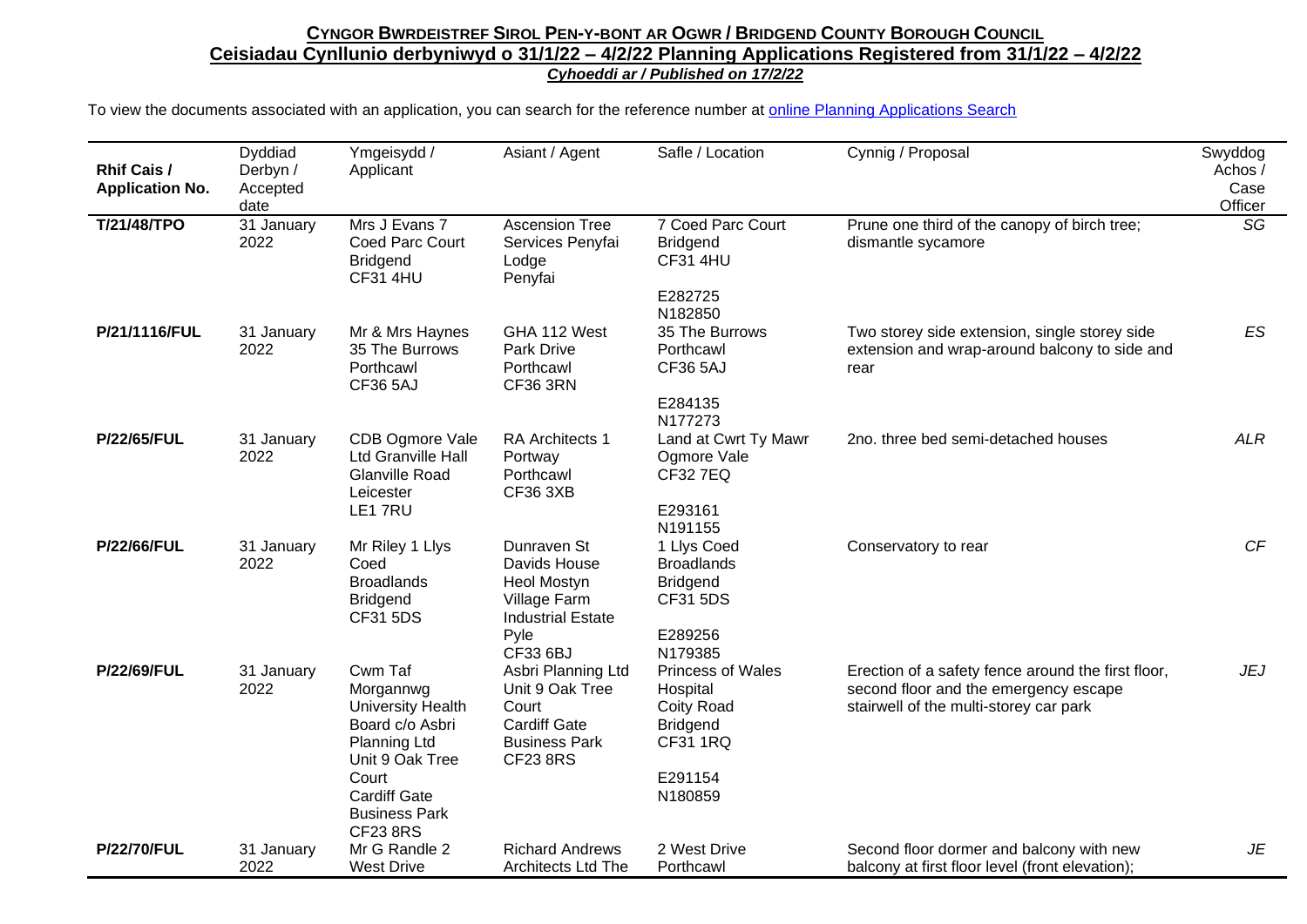| Rhif Cais /<br><b>Application No.</b> | Dyddiad<br>Derbyn /<br>Accepted<br>date | Ymgeisydd /<br>Applicant                                                                                                                            | Asiant / Agent                                                                                                     | Safle / Location                                                                                                          | Cynnig / Proposal                                                                                                                                                    | Swyddog<br>Achos/<br>Case<br>Officer |
|---------------------------------------|-----------------------------------------|-----------------------------------------------------------------------------------------------------------------------------------------------------|--------------------------------------------------------------------------------------------------------------------|---------------------------------------------------------------------------------------------------------------------------|----------------------------------------------------------------------------------------------------------------------------------------------------------------------|--------------------------------------|
|                                       |                                         | Porthcawl<br>CF36 3LT                                                                                                                               | <b>Stables</b><br>The Estate Office<br>25-26 Gold Tops<br>Newport<br><b>NP20 4PG</b>                               | CF36 3LT<br>E281379<br>N176701                                                                                            | Internal alterations                                                                                                                                                 |                                      |
| A/22/3/ADV                            | 31 January<br>2022                      | Aldi Stores Ltd c/o<br><b>Planning Potential</b><br>Ltd<br>13-14 Orchard<br><b>Street</b><br><b>City Centre</b><br><b>Bristol</b><br><b>BS1 5EH</b> | <b>Planning Potential</b><br>Ltd 13-14 Orchard<br><b>Street</b><br><b>City Centre</b><br><b>Bristol</b><br>BS1 5EH | Land at Salt Lake<br>off Eastern Promenade<br>Porthcawl<br><b>CF36 5TS</b><br>E282640<br>N176921                          | Proposed illuminated and non-illuminated<br>signage to the new Aldi store                                                                                            | HK                                   |
| A/22/4/ADV                            | 31 January<br>2022                      | Aldi Stores Ltd c/o<br><b>Planning Potential</b><br>Ltd<br>13-14 Orchard<br><b>Street</b><br><b>City Centre</b><br><b>Bristol</b><br>BS1 5EH        | <b>Planning Potential</b><br>Ltd 13-14 Orchard<br><b>Street</b><br><b>City Centre</b><br><b>Bristol</b><br>BS15BH  | Land at Salt Lake<br>off Eastern Promenade<br>Porthcawl<br><b>CF36 5TS</b><br>E282640<br>N176921                          | 3 x temporary Aldi 'Coming Soon' banners                                                                                                                             | HK                                   |
| <b>P/22/71/FUL</b>                    | 1 February<br>2022                      | Siderise Insultation<br>Ltd Forge Industrial<br>Estate<br>Maesteg<br>CF34 0AH                                                                       | Amity Planning Ltd<br>Suite 212<br><b>Creative Quarter</b><br>Cardiff<br><b>CF10 1AF</b>                           | Land east of Siderise<br><b>Insulation Ltd</b><br><b>Forge Industrial Estate</b><br>Maesteg<br><b>CF34 0AH</b><br>E284929 | Erection of a new building for training and office<br>space alongside with access, parking,<br>landscaping and drainage infrastructure works<br>[Affecting Footpath] | LE                                   |
| P/21/1031/FUL                         | 1 February<br>2022                      | Mr D Pearce 74 St<br>John Street<br>Ogmore Vale<br><b>Bridgend</b><br><b>CF327BB</b>                                                                | <b>PDW Building</b><br>Designs 7 Blackmill<br>Road<br><b>Bryncethin</b><br><b>CF32 9YW</b>                         | N191819<br>74 St John Street<br>Ogmore Vale<br><b>Bridgend</b><br><b>CF327BB</b><br>E293294<br>N189955                    | First floor rear extension                                                                                                                                           | DN                                   |
| <b>P/22/51/RLX</b>                    | 1 February                              | <b>Welsh Government</b>                                                                                                                             | <b>Arcadis St Mellons</b>                                                                                          | Land East of the A48                                                                                                      | Remove condition 10 (revised turning                                                                                                                                 | PT                                   |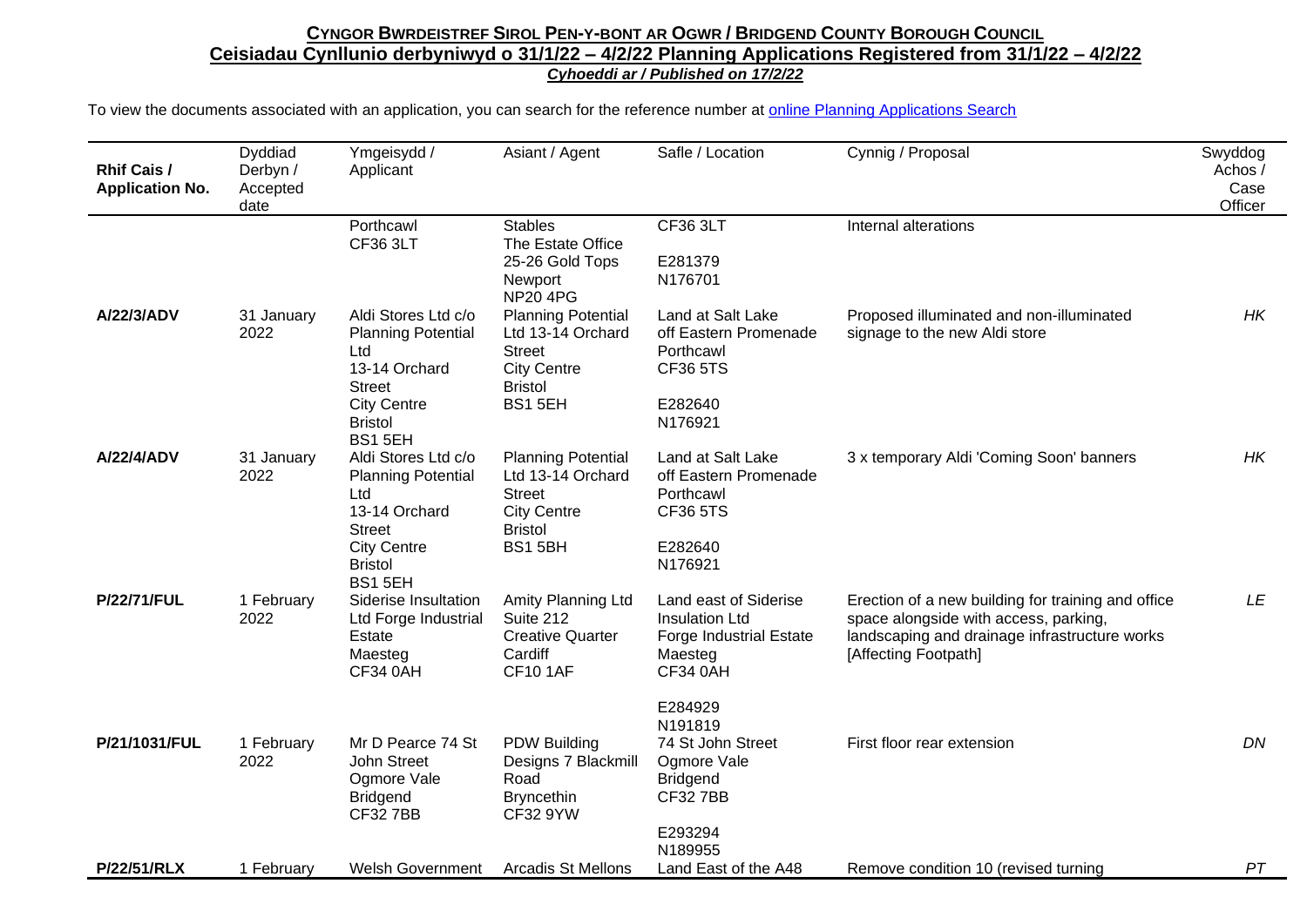| <b>Rhif Cais /</b><br><b>Application No.</b> | Dyddiad<br>Derbyn /<br>Accepted<br>date | Ymgeisydd /<br>Applicant                                                                                   | Asiant / Agent                                                                    | Safle / Location                                                                                            | Cynnig / Proposal                                                                                                                                                    | Swyddog<br>Achos /<br>Case<br>Officer |
|----------------------------------------------|-----------------------------------------|------------------------------------------------------------------------------------------------------------|-----------------------------------------------------------------------------------|-------------------------------------------------------------------------------------------------------------|----------------------------------------------------------------------------------------------------------------------------------------------------------------------|---------------------------------------|
|                                              | 2022                                    | <b>QED Centre</b><br>Main Avenue<br><b>Treforest Industrial</b><br>Estate<br>Pontypridd<br><b>CF37 5YR</b> | <b>Business Park</b><br>Cardiff<br>CF3 0EY                                        | (Crack Hill)<br><b>Brocastle</b><br><b>Bridgend</b><br><b>CF35 5AU</b><br>E293240<br>N177633                | arrangements) of P/20/269/RLX                                                                                                                                        |                                       |
| <b>P/22/46/FUL</b>                           | 2 February<br>2022                      | Mrs C Gordon<br>Chimneys<br>Nottage Mead<br>Nottage<br>Porthcawl<br>CF36 3SA                               | A W Surveying and<br>Design 20 Nottage<br>Mead<br>Porthcawl<br>CF36 3SA           | Chimneys<br>Nottage Mead<br>Nottage<br>Porthcawl<br>CF36 3SA<br>E281426<br>N178578                          | Dropped kerb (5no. kerbstones) and driveway<br>to frontage                                                                                                           | DN                                    |
| <b>P/22/35/FUL</b>                           | 2 February<br>2022                      | <b>Maesteg Cricket</b><br>Club Queen Street<br>Maesteg<br><b>CF34 9YN</b>                                  | <b>Maesteg Cricket</b><br><b>Club Queen Street</b><br>Maesteg<br><b>CF34 9YN</b>  | <b>Maesteg Cricket Club</b><br>Queen Street<br>Maesteg<br><b>CF34 9YN</b><br>E285343                        | Erection of new cricket nets - 8m width base x<br>11.4m length with a steel framework and<br>netting structure of 4m in height                                       | LE                                    |
| P/21/628/FUL                                 | 2 February<br>2022                      | Mr D Godbeer<br><b>Fairways Hotel</b><br><b>West Drive</b><br>Porthcawl<br>CF36 3LS                        | D Newton-Williams<br>42 Suffolk Place<br>Porthcawl<br>CF36 3EB                    | N191287<br><b>Fairways Hotel</b><br><b>West Drive</b><br>Porthcawl<br><b>CF36 3LS</b><br>E281301<br>N176750 | Temporary consent for 3 years to site a coffee<br>kiosk to side of hotel and retain a prefabricated<br>covered area adjacent to hotel entrance<br>[amended proposal] | HK                                    |
| <b>P/22/62/FUL</b>                           | 2 February<br>2022                      | Mr D Williams 13<br><b>Pit Street</b><br>Maesteg<br>CF34 ONF                                               | Invicta B A S Min yr<br>Efail<br><b>High Street</b><br>Maesteg<br><b>CF34 0BW</b> | Former Cwmdu railway<br>sidings to east of Caer<br>Gymrig<br>Maesteg<br>CF34 0JD                            | Stable block for 2 horses                                                                                                                                            | <b>ALR</b>                            |
|                                              |                                         |                                                                                                            |                                                                                   | E286748<br>N190404                                                                                          |                                                                                                                                                                      |                                       |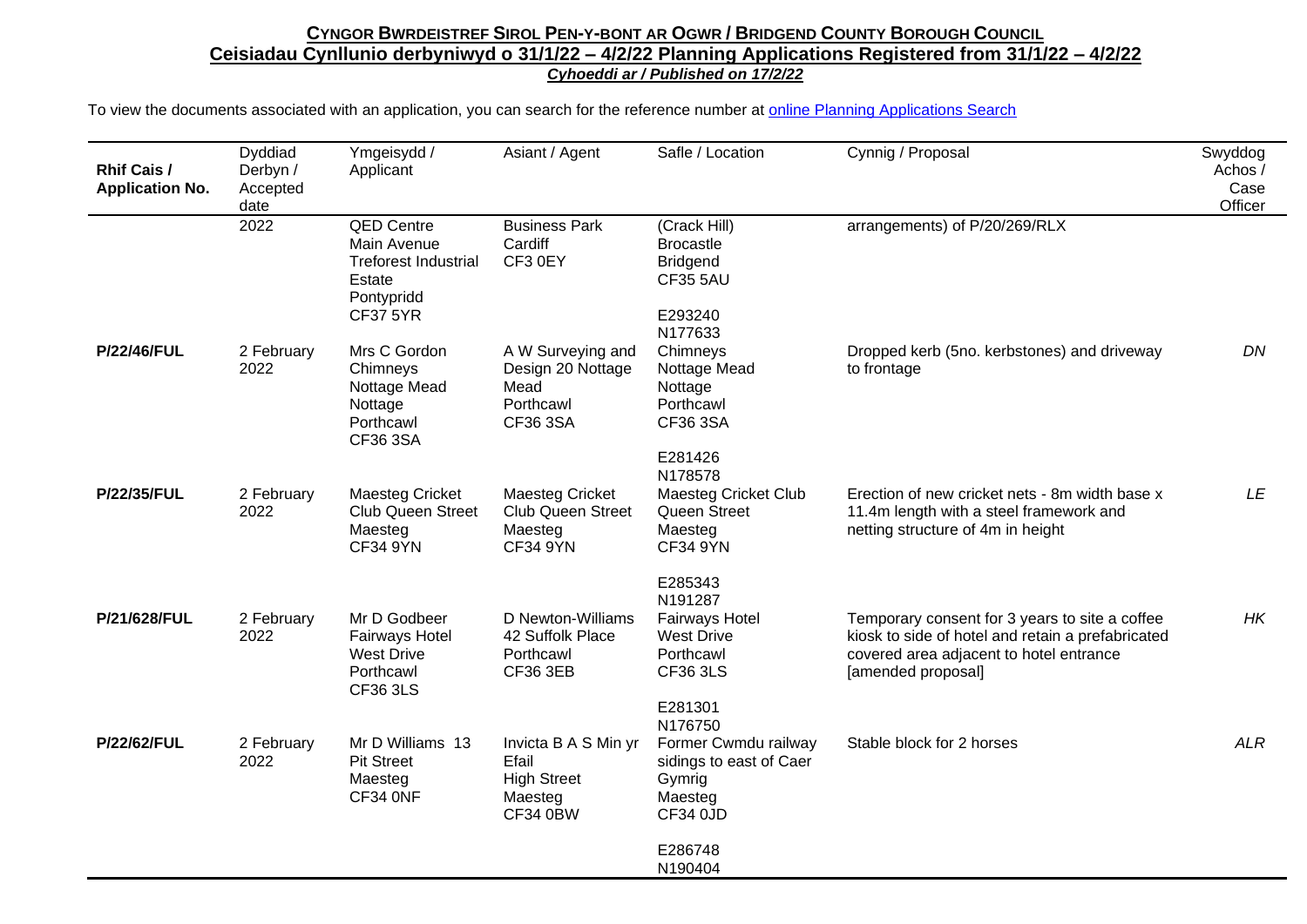| <b>Rhif Cais /</b><br><b>Application No.</b> | Dyddiad<br>Derbyn /<br>Accepted<br>date | Ymgeisydd /<br>Applicant                                                        | Asiant / Agent                                                                                                | Safle / Location                                                                 | Cynnig / Proposal                                                                                                                                                 | Swyddog<br>Achos /<br>Case<br>Officer |
|----------------------------------------------|-----------------------------------------|---------------------------------------------------------------------------------|---------------------------------------------------------------------------------------------------------------|----------------------------------------------------------------------------------|-------------------------------------------------------------------------------------------------------------------------------------------------------------------|---------------------------------------|
| <b>P/22/74/NMA</b>                           | 2 February<br>2022                      | Mr R Llewellyn 23<br>Heol y Foelas<br><b>Bryntirion</b><br><b>CF31 4RR</b>      | <b>PDW Building</b><br>Designs 7 Blackmill<br>Road<br><b>Bryncethin</b><br><b>CF32 9YW</b>                    | 23 Heol y Foelas<br><b>Bryntirion</b><br><b>CF31 4RR</b><br>E289384<br>N180194   | Non material amendment to P/20/577/FUL to<br>change bedroom window opening                                                                                        | LE                                    |
| P/22/76/DOC                                  | 2 February<br>2022                      | Mr A Davies West<br>Winds<br>2 Locks Lane<br>Porthcawl<br><b>CF36 3HY</b>       | Lawray Ltd Unit 1<br>Cae Gwyrdd<br>Tongwynlais<br><b>CF157AB</b>                                              | West Winds<br>2 Locks Lane<br>Porthcawl<br><b>CF36 3HY</b><br>E280835<br>N177433 | Approval of details for conditions 4 and 5 of<br>P/21/187/FUL                                                                                                     | LE                                    |
| <b>P/22/80/FUL</b>                           | 2 February<br>2022                      | Mr M John 42 Heol<br>Y Mynydd<br>Sarn<br><b>CF32 9UH</b>                        | <b>PDW Building</b><br>Designs 7 Blackmill<br>Road<br><b>Bryncethin</b><br><b>CF32 9YW</b>                    | 42 Heol Y Mynydd<br>Sarn<br><b>CF32 9UH</b><br>E290669<br>N183245                | First floor rear/side extension                                                                                                                                   | ES                                    |
| <b>P/22/59/FUL</b>                           | 3 February<br>2022                      | Mr L Davies 6 St<br>Georges Avenue<br>Wildmill<br><b>CF31 1RS</b>               | <b>PDW Building</b><br>Designs 7 Blackmill<br>Road<br><b>Bryncethin</b><br><b>CF32 9YW</b>                    | 6 St Georges Avenue<br>Wildmill<br><b>CF31 1RS</b><br>E290386<br>N181577         | Demolish wc; Construct two storey/single<br>storey rear extension; Loft conversion with sky<br>lights and high level window in new rear gable                     | JE                                    |
| <b>P/22/73/FUL</b>                           | 3 February<br>2022                      | Mr & Mrs S Harries<br>59 Bowham<br>Avenue<br><b>Bridgend</b><br><b>CF31 3PA</b> | <b>Russell Bailey</b><br>Architect 22 Cory<br>Crescent<br><b>Peterston Super</b><br>Ely<br>Cardiff<br>CF5 6LS | 59 Bowham Avenue<br><b>Bridgend</b><br><b>CF31 3PA</b><br>E289969<br>N178812     | Remove conservatory and replace with flat<br>roofed single storey extension, adding<br>additional window to side elevation for shower<br>room with obscured glass | <b>JEJ</b>                            |
| <b>P/22/67/FUL</b>                           | 3 February<br>2022                      | Mr I Coles Dan y<br>Castell<br>Heol yr Eglwys<br>Coity<br>CF35 6BG              | <b>GT Developments</b><br>Ltd Unit 5 George<br>Thomas Avenue<br>Brynmenyn<br><b>Industrial Estate</b>         | Dan y Castell<br>Heol yr Eglwys<br>Coity<br>CF35 6BG                             | Single storey side extension                                                                                                                                      | <b>JEJ</b>                            |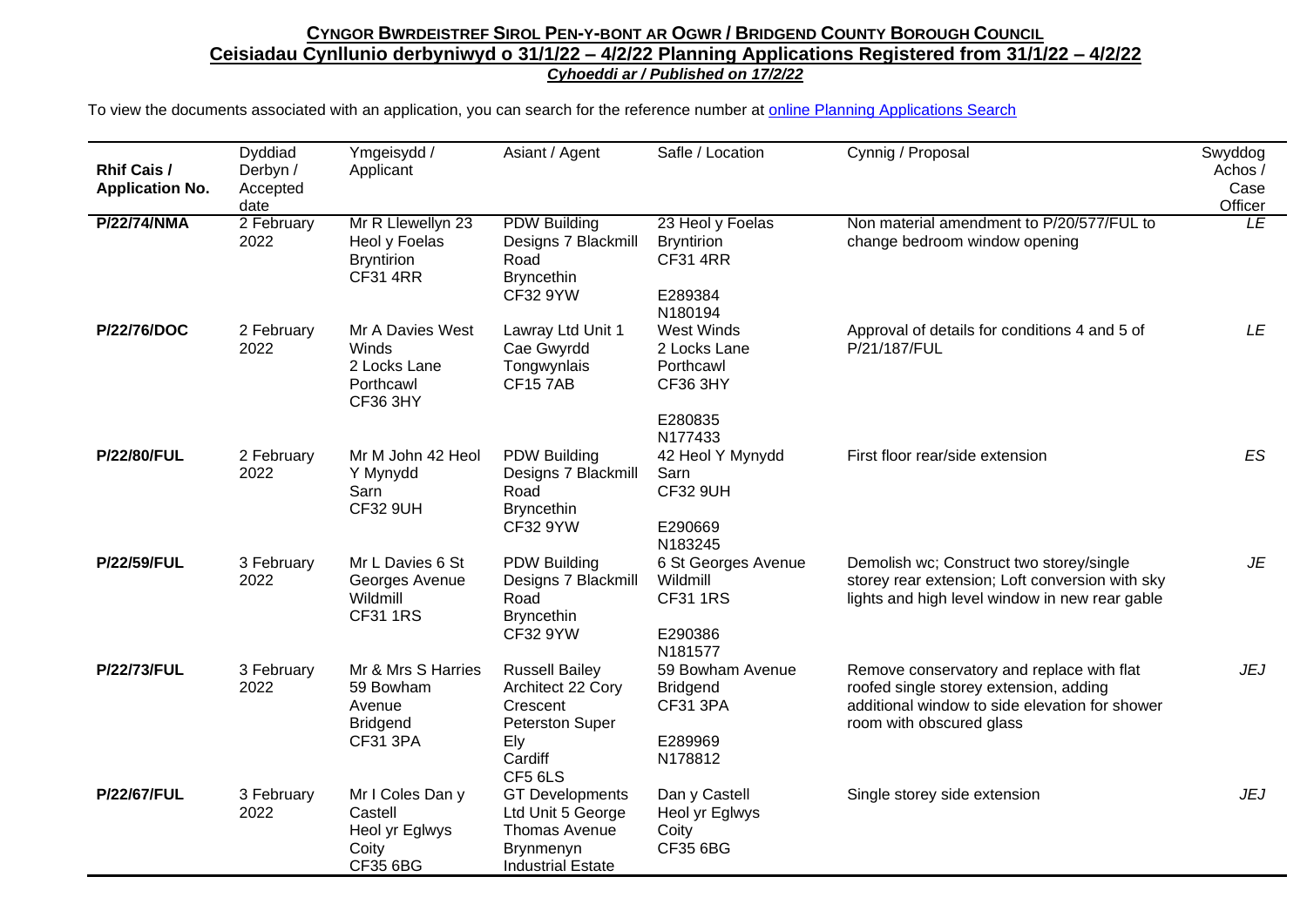| <b>Rhif Cais /</b><br><b>Application No.</b> | Dyddiad<br>Derbyn /<br>Accepted<br>date | Ymgeisydd /<br>Applicant                                                                    | Asiant / Agent                                                                                          | Safle / Location                                                                                                                | Cynnig / Proposal                                                                                            | Swyddog<br>Achos /<br>Case<br>Officer |
|----------------------------------------------|-----------------------------------------|---------------------------------------------------------------------------------------------|---------------------------------------------------------------------------------------------------------|---------------------------------------------------------------------------------------------------------------------------------|--------------------------------------------------------------------------------------------------------------|---------------------------------------|
| <b>P/22/68/FUL</b>                           | 4 February<br>2022                      | Mr R Lock 43 Dol<br>Nant Dderwen<br><b>Broadlands</b><br><b>Bridgend</b><br><b>CF31 5AA</b> | CF32 9SQ<br>Mr R Lock 43 Dol<br>Nant Dderwen<br><b>Broadlands</b><br><b>Bridgend</b><br><b>CF31 5AA</b> | E292375<br>N181439<br>43 Dol Nant Dderwen<br><b>Broadlands</b><br><b>Bridgend</b><br><b>CF31 5AA</b>                            | Change of use of a log cabin located on<br>driveway to a small scale beauty and<br>aesthetics treatment room | LE                                    |
| <b>P/22/40/FUL</b>                           | 4 February<br>2022                      | Mr B Davies Bridge<br>Cottage<br>Coytrahen Lane<br>Coytrahen<br><b>CF32 8YR</b>             | Mr B Davies Bridge<br>Cottage<br>Coytrahen Lane<br>Coytrahen<br><b>CF32 8YR</b>                         | E288695<br>N179898<br><b>Bridge Cottage</b><br>Coytrahen Lane from<br>A4063 to Bettws Road<br>Coytrahen<br><b>CF32 8YR</b>      | Retention of double garage                                                                                   | LE                                    |
| <b>P/22/57/FUL</b>                           | 4 February<br>2022                      | Miss C Hayward-<br>Thomas 1 Heol<br>Tegfryn<br>Pyle<br><b>CF33 6LN</b>                      | Miss C Hayward-<br>Thomas 1 Heol<br>Tegfryn<br>Pyle<br><b>CF33 6LN</b>                                  | E289121<br>N185491<br>1 Heol Tegfryn<br>Pyle<br><b>CF33 6LN</b><br>E282870                                                      | Change of use from vacant butchers (use class<br>A1) to takeaway (use class A3)                              | LE                                    |
| P/22/75/NMA                                  | 4 February<br>2022                      | Mrs S Prescott 23<br>Rhodfa Mes<br><b>Broadlands</b><br><b>Bridgend</b><br><b>CF31 5BF</b>  | RSC Architect 40<br>Maes Y Cadno<br>Parc Derwen<br>Coity<br><b>CF35 6DF</b>                             | N182771<br>23 Rhodfa Mes<br><b>Broadlands</b><br><b>Bridgend</b><br><b>CF31 5BF</b><br>E288520                                  | Non material amendment to P/21/918/FUL to<br>add a new side window to the front office                       | JE                                    |
| A/22/5/ADV                                   | 4 February<br>2022                      | GP Design 61<br>Keneme Drive<br><b>High Barnet</b><br>London<br>EN5 2NW                     | GP Design 61<br>Keneme Drive<br><b>High Barnet</b><br>London<br>EN5 2NW                                 | N179643<br>Adidas UK Ltd<br>Unit 24-26<br><b>Bridgend Designer Outlet</b><br>Cefn Hirgoed<br><b>Bridgend</b><br><b>CF32 9SU</b> | Proposed illuminated and non-illuminated<br>signage                                                          | <b>ALR</b>                            |